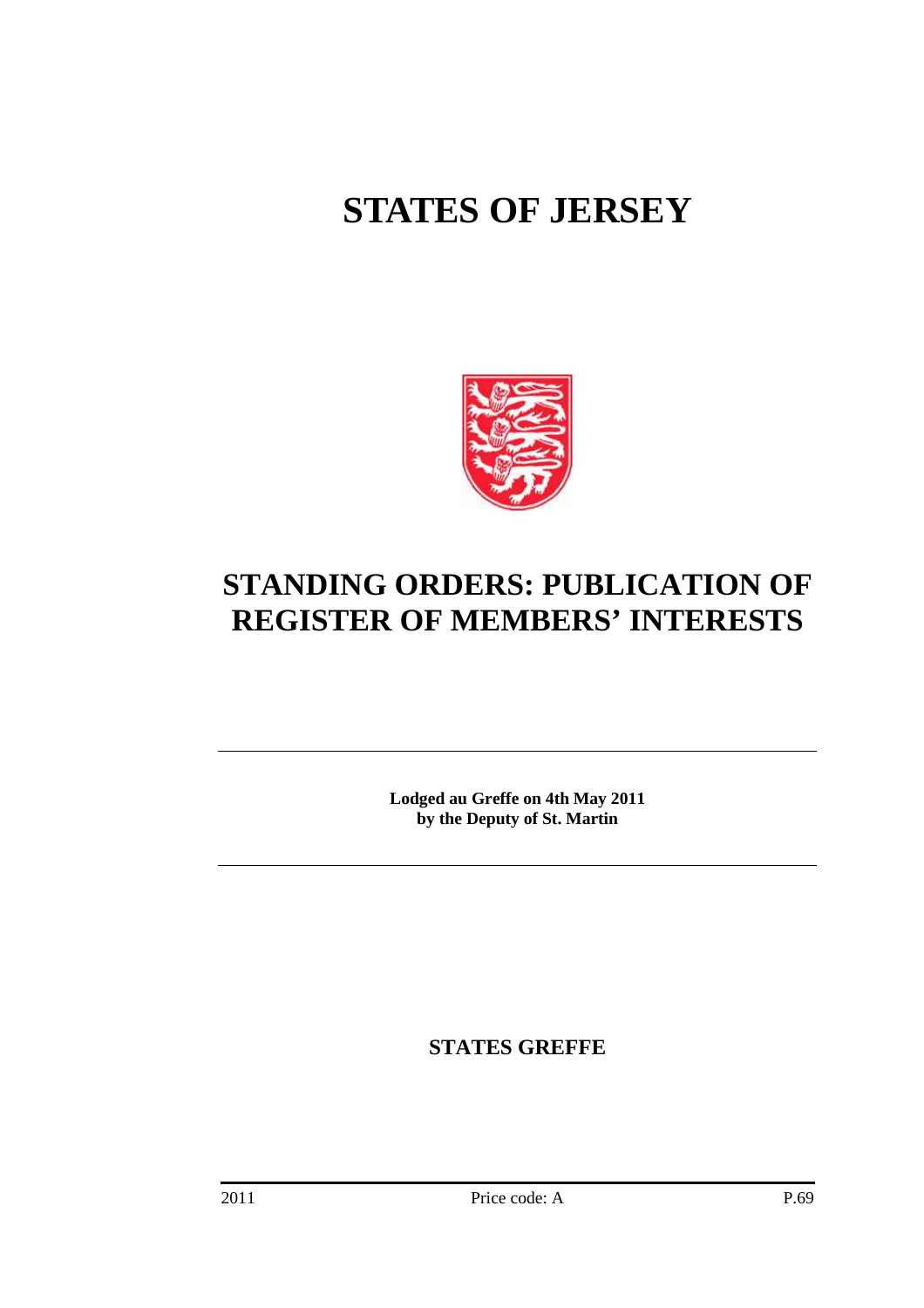### **PROPOSITION**

#### **THE STATES are asked to decide whether they are of opinion** −

- (a) to agree that Standing Order 154 should be amended to include a requirement for the Greffier of the States to publish the Register of Members' Interests on the States Assembly website and to permit the Greffier to make further arrangements for its publication as deemed appropriate; and
- (b) to request the Privileges and Procedures Committee to bring forward for approval the necessary amendment to Standing Orders to give effect to the proposal.

DEPUTY OF ST. MARTIN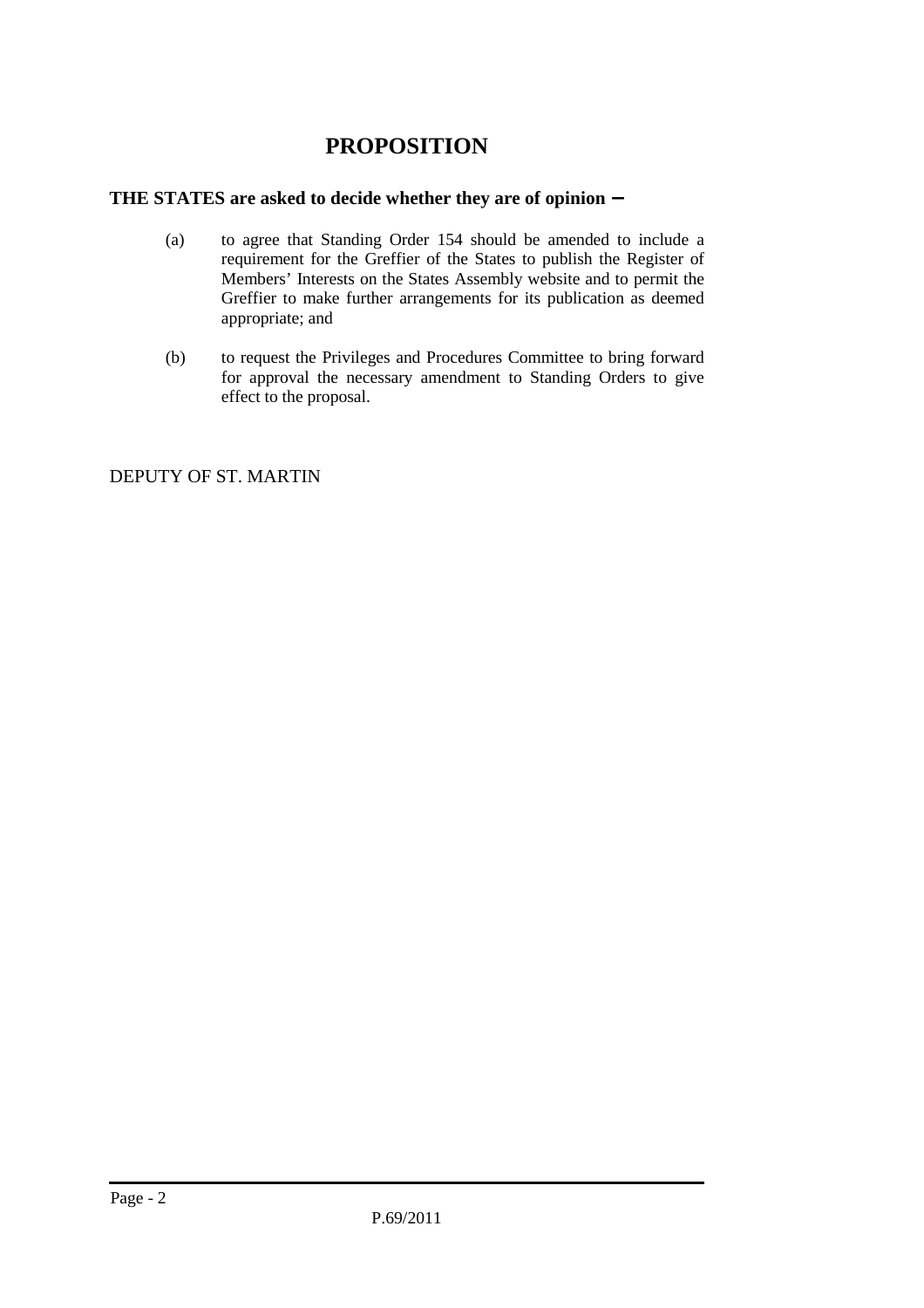#### **REPORT**

Apart from a few amendments, the current Standing Orders have been in place since they came into force in 2005 following the States' approval of P.162/2005, which was lodged by PPC on 9th August 2005.

Following the lodging of P.162/2005, there were a number of amendments lodged by States Members, including 24 by PPC in P.162/2005 Amd.(3), which it lodged on 13th September 2005.

In P.162/2005, PPC was proposing that the Register of Members' Interests should be published on the Internet. Standing Order 153, as originally proposed, read –

#### "**153 Greffier to maintain register**

- (1) The Greffier shall keep a register in which he or she enters all returns submitted and information notified by elected members regarding their interests.
- (2) Any person may inspect the register at the offices of the States Greffe during normal working hours.
- (3) The Greffier
	- (a) shall publish the register on the internet website maintained by the States; and
	- (b) may make further arrangements for its publication."

Apparently, after the lodging PPC received, and acceded to, a request from a States Member to remove paragraph (3). The rationale for the removal was given in the accompanying report as follows –

#### "Amendment 22

The Committee is proposing this amendment, which will take away the requirement for internet publication of the Register of Members' Interests, as a result of concerns expressed to it about the possible security implications for members and their families of this requirement. The Committee is conscious that its decision to bring forward this amendment could be seen by some as running counter to its usual commitment to freedom of information and it appreciates that some members of the States may not be supportive of this change. The Committee believes that further research needs to be undertaken on the appropriate manner to ensure that adequate public access to the information contained in the Register is possible whilst nevertheless not putting members and their families at risk. It is possible that further changes will be proposed to these provisions in the future."

I don't know what the possible security implications were, but it does seem odd that there are no apparent security implications when someone inspects the Register at the offices of the States Greffe during normal working hours.

As I was not a member of PPC, I was not party to the discussion which led it to accede to the request, but one gets the impression that it took the easy option, even though it ran counter to its usual commitment to freedom of information.